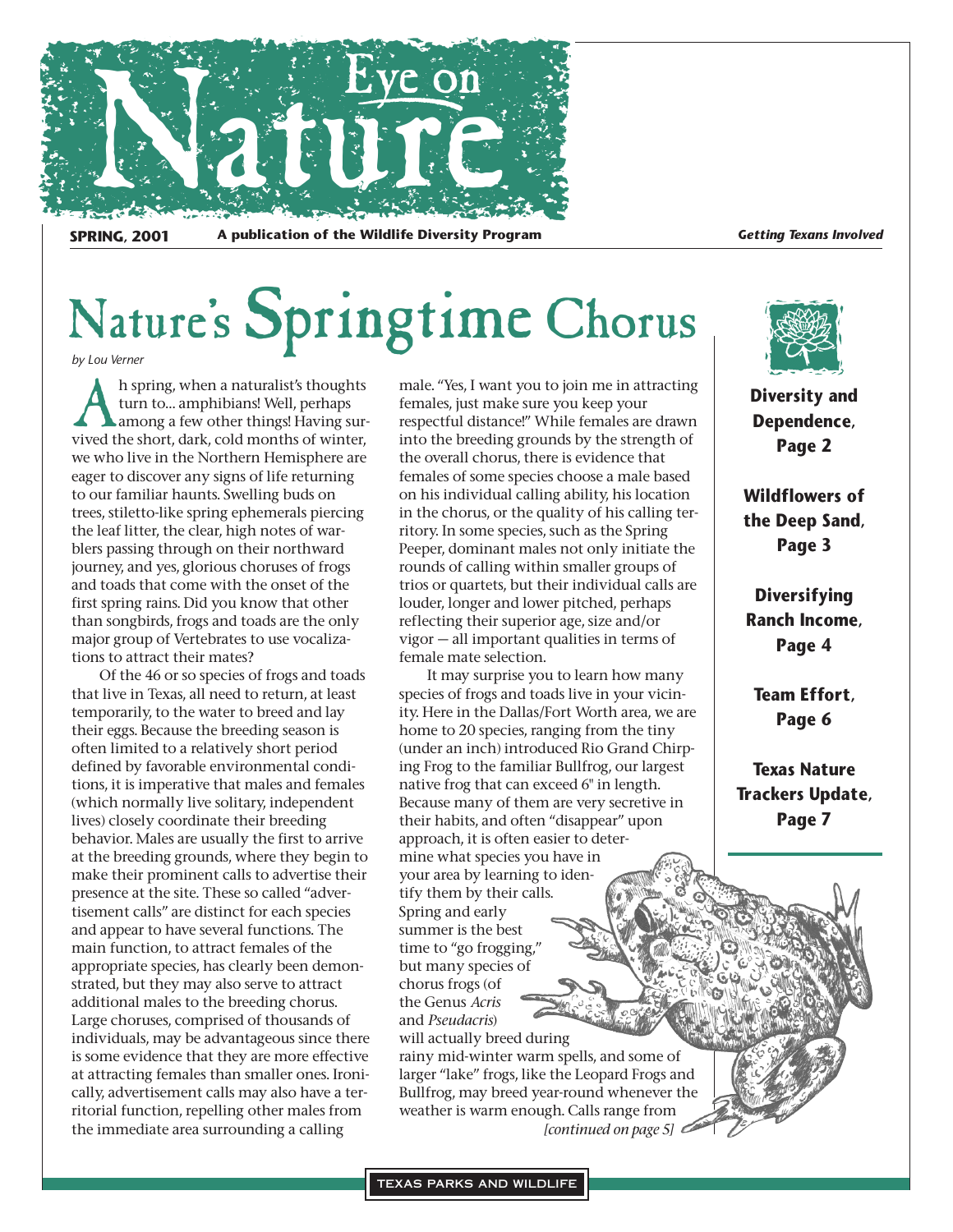# Diversity and Dependence

*by Mike Quinn*

**References**

Correll, D.S. and M.C. Johnson. 1970. *Manual of the Vascular Plants of Texas*. Texas Research Foundation, Renner.

Drees, B. and J. Jackman. 1998. *Field Guide to Common Texas Insects*. Gulf Publishing.

Howell, S. and S. Webb. 1995. *Guide to the Birds of Mexico and Northern Central America*. Oxford University Press.

Withgott, J. 1999. "Pollination Migrates to Top of Conservation Agenda." *BioScience*. Vol. 49 (11).

When biologists speak of diversity, the<br>discussion quickly turns to ento-<br>mology, that buggy branch of biol-<br>ogy whose very name is synonymous with discussion quickly turns to entomology, that buggy branch of biology whose very name is synonymous with biodiversity. It's a bit difficult to put the diversity of insects into perspective, so let's start with some organisms more familiar to most people. Howell and Webb (1995) list nearly 1,000 species of birds for Mexico. Correll and Johnson (1970) list nearly 5,000 species of plants for Texas. By contrast, we don't even know to the nearest thousand how many species of insects reside in Texas. According to Drees and Jackman (1998), the current estimate (including undescribed species) hovers around 30,000 species of Texas insects!

One might conclude that if we can't quantify Texas' insect diversity to the nearest thousand species, then the introduction or removal of one or two types of insect could hardly be of any consequence. Quite the opposite is true though. One need look no further than the Imported Fire Ant to know the devastation that a single new species can induce. The eradication of the Primary and Secondary Screwworm through a Herculean effort to produce and release millions of sterile males has also altered our landscape. Removing these two species of flies allowed the U.S. and Mexican cattle industries to flourish. Additionally, the extirpation of

these two insects contributed to the deer population rising to unexpectedly high levels in some locations.

This tremendous insect diversity often experiences dramatic population fluctuations from season to season and from year to year. In the extremely unlikely event that insects should disappear altogether the world, as we know it would soon follow. Two-thirds of wild plants depend on insect and other animal pollinators, as do threequarters of crop plants (Withgott 1999). To be fair, in the equally unlikely event that all the plants should disappear, all the animals would soon follow as well. The vital interdependence of plant and animal species cannot be overlooked.

There might be 30,000 species of insects in Texas, but there are only a handful of entomologists by comparison. This is where our readers can help. The world's professional entomologists are reliant upon amateurs to help in a myriad of tasks, from monitoring common species like the Monarch to locating new populations of rare mussels or insects such as the Manfreda Giant-Skipper. Observing, recording, and collecting valuable data are tasks for which we are dependent on you. Won't you help?

*Mike Quinn is the new entomologist working out of Wildlife Diversity Fountain Park Plaza offices in Austin.*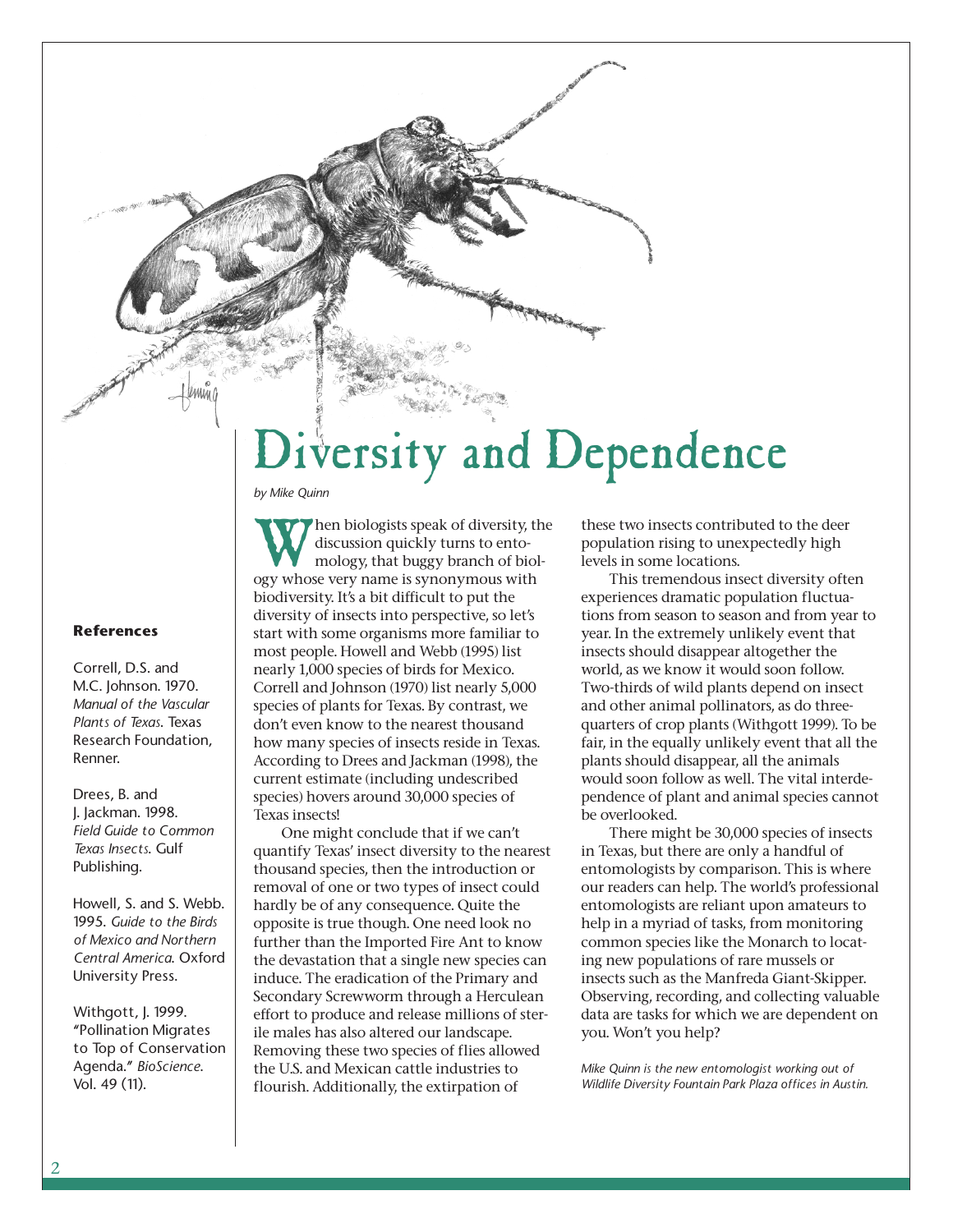# Wildflowers of the Deep Sand in the Post Oak Savanna

*by Dana Price and Jason Singhurst*

Texas has an amazing diversity<br>of wildflowers that arise from<br>our varied climate and the<br>unique and specialized plant habitats of wildflowers that arise from our varied climate and the found throughout the state. The wildflower enthusiast who seeks out the deep sand habitats of the east central Post Oak savanna region will be rewarded by a number of unusual species. In this area of the state, welldrained habitats of xeric sands are dominated by numerous drought tolerant wildflowers. Although this area of the state can accumulate an average of 30-45 inches of rainfall, surface moisture only lasts for a few days. A year with good fall and winter moisture however, prepares a spectacular display of spring wildflowers.

The deep sands of the Carrizo, Queen City, and Sparta Sands geologic formations extend in a belt from south to north beginning in Atascosa and Bexar counties south of San Antonio, Texas. Heading northeast in the state, the sands pass through Bastrop, Texas in Bastrop County and on to Athens, Palestine, and Tyler, Texas in Henderson, Anderson, and Smith counties, finally ending just south of Texarkana, Texas. The heart of these sand formations is in Anderson, Freestone, Henderson, Leon, Robertson, and Smith counties.

Unique in appearance, this habitat looks like a coastal beach with very fine sands in shades of white and tan. In this xeric community, grasses and wildflowers are generally sparse, but showy in a good year. Adjacent to the sands or clustered in them are sand post oak and bluejack oaks (*Quercus stellata* var. *margaretta* and *Quercus incana*), along with black jack oak, southern red oak, and black hickory (*Quercus marilandica*, *Quercus falcata*, and *Carya texana*). These sands support shrub thickets with woody plants such as Oklahoma sand plum (*Prunus gracillis*) and aromatic sumac (*Rhus aromatica* var. *serotina*).

*Cnidoscolus texanus* (bull nettle; beware the stinging hairs!) *Delphinium carolinianum* (blue larkspur) *Heterotheca subaxillaris* (yellow camphorweed) *Hymenopappus artemisiaefolius* (woollywhite) *Ipomopsis rubra* (standing cypress) *Monarda punctata* (spotted horsemint) *Penstemon murrayanus* (cup leaf penstemon) *Paronychia drummondii* (Drummond's nailwort) *Phlox pilosa* (downy phlox) *Pteridium aquilinum* (bracken fern)

**Expertised State** 

In middle to late March blue larkspur, an upright perennial up to 3 feet tall with bright blue spur flowers, begins to dominate these deep sand sites. Concurrently with the larkspur, woolywhite begins to march across these sandy landscapes. Reaching 3 feet tall, woolywhite can be easily identified by its snowy white disk flowers and white hairy leaves. In April and May standing cypress, a frequent host of several bee and butterfly species, occurs throughout these sands. Its bright orangish-red tubular flowers and cypress-like leaves top stems up to 6 feet tall. Cup leaf pentstemon, a near endemic to Texas, can be sporadically observed with its thick leathery leaves and stems, magnificent red flowers and height of 3 to 6 feet. Yellow stone crop, a succulent, carpets the sands with its bright yellow clusters of minute flowers. One of the most amazing members of the mustard family in Texas is the Oklahoma twist flower, represented by its lavender to purple or magenta flowers that appear on lacy 1 to 3 feet tall stems.

Peak spring and summer flowering in these areas occurs in late April and early May. The display of wildflowers on these deep sands can overwhelm the plant enthusiast. The

*Sedum nuttallianum* (yellow stone crop) *Senecio ampullaceus* (Texas groundsel) *Streptanthus hyacinthoides* (Oklahoma twist flower) *Tetragonotheca ludoviciana* (Louisiana

square head) *Thelesperma filifolium* (greenthread) *Tradescantia reverchonii* (Reverchon

spiderwort)

*Yucca louisianensis* (Louisiana yucca)



differing flower colors, leaf shapes and aromatic smells, such as the spotted horsemint and the yellow camphorweed make when rubbed by your hand or up against by your pant legs, make a road trip to this area of the state worth while.

There are in excess of 100 deep sand wildflowers that can be observed in the spring and early summer. The list above includes some of the more common and showy wildflowers you are likely to see. Please take only pictures! Some of these species are found only within a limited range, and some of the showier ones such as cup leaf penstemon (*Penstemon murrayanus*) have already suffered from over collection. If you are interested in growing these plants at home, a native plant nursery or one of our urban biologists can help you locate a source of seeds or plants.

*[continued on page 7]*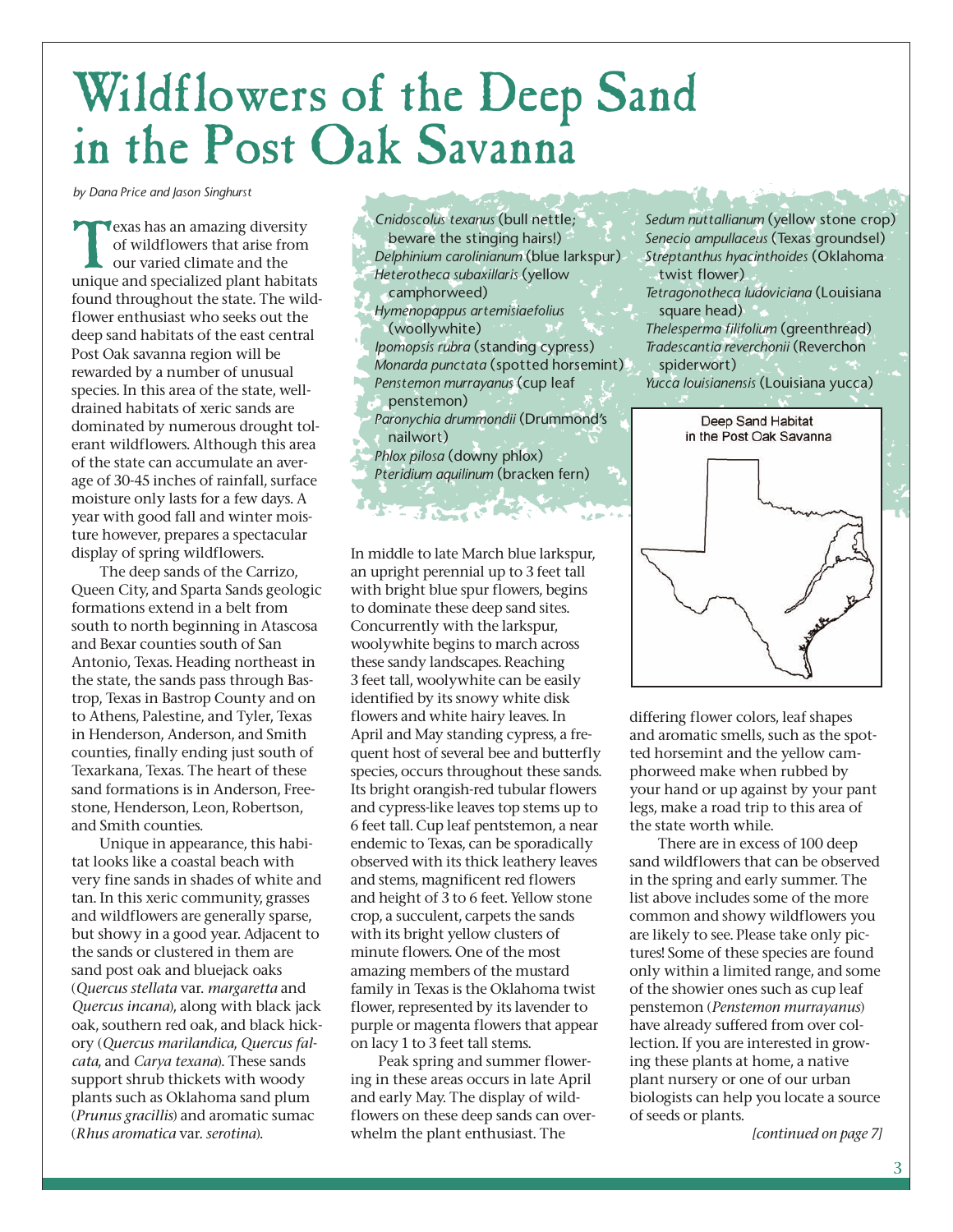# Diversifying Ranch Income through Nature Tourism

*by Linda Campbell*

There is a growing interest among agricultural producers in diversifying farm and ranch income by providing wildlifeassociated recreational opportunities. Many ranches in Texas already derive substantial income from hunting. Opportunities exist for attracting other segments of the recreation market, such as birders, wildlife watchers, hikers, mountain bikers, or nature photographers, the so-called nature tourism business.

For example, ranchers with established hunting businesses might consider marketing non-consumptive activities such as birding or biking during the non-hunting season. This can fill empty lodging facilities and bring in off-season income. Opportunities also exist for landowners and entrepreneurs interested in developing tourism-related businesses such as B&Bs that specialize in birding and wildlife watching.

Hunting outfitters are an established part of wildlife-associated recreation in Texas. With the growing interest in diversification among landowners, opportunities abound for the "new breed of outfitter" specializing in interpreting the natural and cultural resources of Texas for wildlife watchers, birders, photographers and those interested in history and culture.

Although opportunities exist to profit from the growing demand for outdoor recreation, it is important to be realistic about your assets, management ability, personal style and preferences, and how new endeavors integrate into your existing business. Nature tourism is not a cure-all to "save the ranch." It can diversify income, but those in the business will tell you that it takes commitment and vision. It is not for everyone.

Providing recreational opportunities is a people-oriented business. It's not a business for you if you don't

enjoy dealing with people and providing services to your customers. The ability to enjoy the company of others, to share your experiences and knowledge with those of different backgrounds and to be flexible enough to adjust to people with personalities and tastes different from your own are important attributes for success in a "people business" such as nature tourism.

Nature tourists are looking for the natural, historical and cultural heart of the place they are visiting, and their defining principle is authenticity. They are interested in what is real, and they want to be immersed in a rich natural, cultural or historical experience. Focus on providing an enjoyable experience that also teaches. Good interpretation of the resources adds immensely to the learning experience and overall enjoyment. A satisfying experience that meets visitor expectations will generate repeat customers and positive word-of-mouth recommendations.

Once you have an adequate assessment of your natural and cultural resources, think about what activities you could offer that best fit with your current operation and interests. Start slow and focus on what you can do best based on your resource assessment and financial resources. Consider the preferences and abilities of

other family members and employees. Be honest with yourself about your temperament, time, management ability and preferences for certain type of activities and people.

For many agricultural landowners, marketing nature-tourism activities is the most difficult part of starting a new business. It often is easier for people of the land to understand the resources themselves than how to sell the experiences of those resources to others. Marketing is vitally important, however, as the time and energy invested in researching and developing a business endeavor is wasted if potential customers are not aware of its existence. A full discussion of marketing however is beyond the scope of this article.

Texans are blessed with an abundance of wildlife and natural beauty, and opportunities abound for sharing this natural heritage with fellow Texans and visitors from all over the world. For some landowners, diversifying agricultural income through nature-based tourism can be both enjoyable and profitable. For more information, contact Linda Campbell, Nature Tourism Coordinator, Texas Parks and Wildlife, Austin, Texas (512-389-4396).

*Linda Campbell is the Nature Tourism Coordinator working out of our Austin office.*

#### **Helpful Internet Sites**

**Texas Parks and Wildlife**

- http://www.tpwd.state.tx.us/nature/tourism/yourbusiness/index.htm **Texas A&M University, Texas Nature Tourism Initiative**
- http://tnti.tamu.edu
- **1996 U.S. Fish and Wildlife Service National Survey of Fishing, Hunting, and Wildlife-associated Recreation**
- http://fa.r9.fws.gov/surveys/surveys/html

**1997 Results from the National Survey on Recreation and the Environment** http://www.fs.fed.us/research/rvur/recreation/publications/Outdoor\_Recreation/title/html

- **Emerging Markets for Outdoor Recreation in the U.S.** http://www.outdoorlink.com/infosource.nsre/
- **Fermata, Inc. Austin, Texas** (private nature-based tourism consulting business) http://www.fermatainc.com
- **Texas Department of Economic Development, Tourism Division** http://research.travel.state.tx.us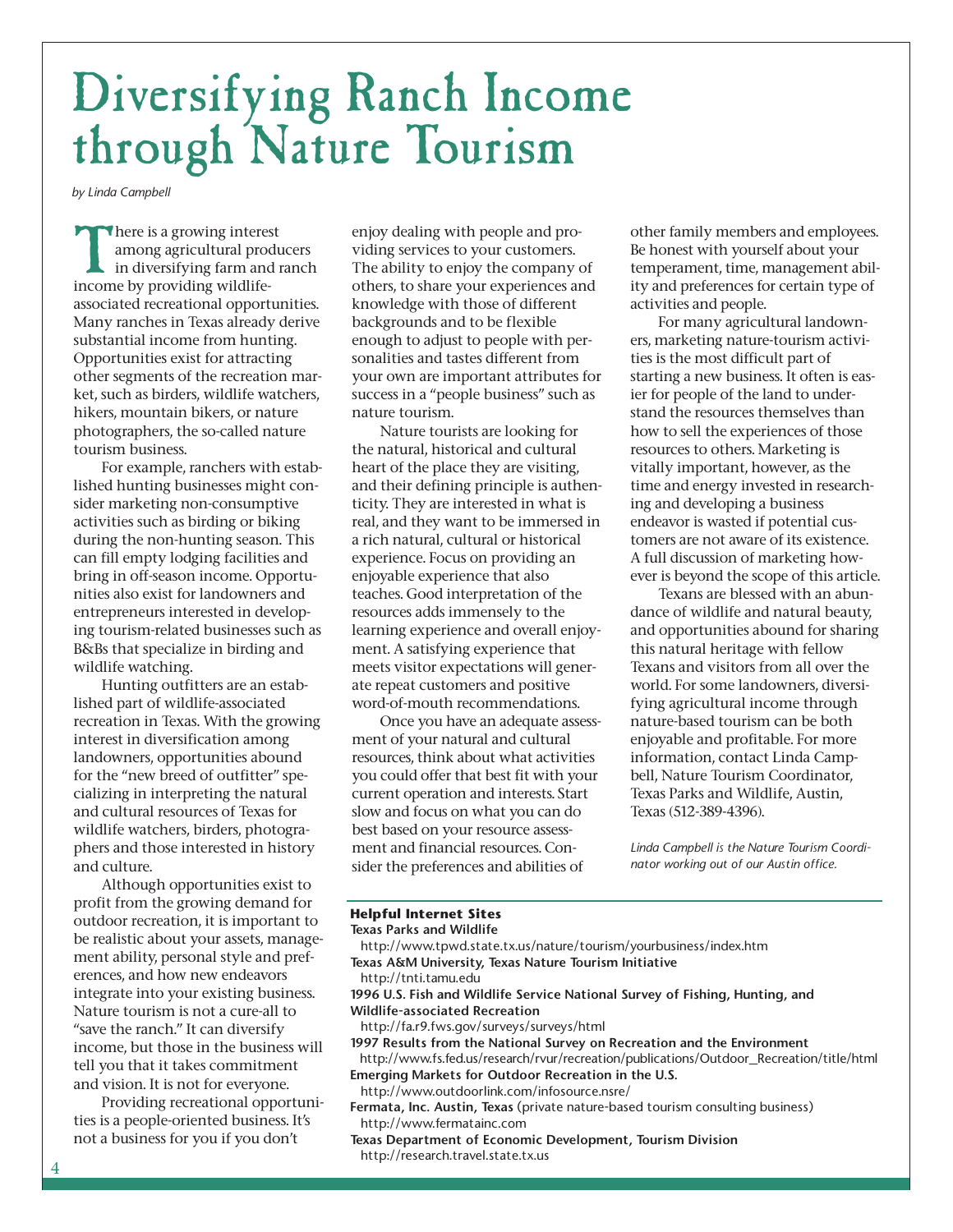### **Is Nature Tourism Right For You?**

In developing a nature-based tourism enterprise, the first step is to inventory the natural and cultural resources that form the basis of what you are selling. Ask yourself these questions:

- What does your ranch have that is unique or different from others? (Think about plants, animals, geology, local history, and ranching heritage.)
- What are your ranch's special habitats and how can you provide viewing opportunities? (Think about watering areas, wildlife gardens close to lodging, feeders, blinds, elevated observation areas, trails, and boardwalks.)
- Get outside perspective remember the common or ordinary to you may be of great interest to urban residents or visitors from other states and countries.

### **Examples of activities offered on Texas ranches include:**

- Guided bird and wildflower walks
- Special viewing areas for hummingbirds
- Wildlife watching from blinds (turkey, deer, birds)
- "Owl prowls" at night
- Stargazing in dark, rural settings, sometimes with telescopes
- Special hikes to unique or scenic areas
- Fossil walks along creek beds
- Interpretive walks featuring geology, historic sites, ranching heritage
- Mountain bike trails
- Horseback riding trails
- Camping and backpacking
- Chuck-wagon meals with music or storytelling
- Observing or participating in working livestock
- Just relaxing and experiencing a rural setting with family or friends

### *[Nature's Springtime Chorus continued]*

the long-held trills of toads (Genus *Bufo*), to the buzzy bleating of the narrowmouth toads (Genus *Gastrophryne*), to the metallic, *giickgiick-giick-giick…* of the Northern Cricket Frogs, to the clear, bell-like *pip-pip-pip-pip-pips* of Strecker's Chorus Frog, to the deep, resonant ru-ru-ru-rumm, rumm, jug-o-rumm calls of the Bullfrog. The best time to go out is in early evening to dusk following or during a rain.

There are several resources available to aid you in identifying the frogs and toads common to your area. They include the Web site: http://www.zo.utexas.edu/research/ texherps — which contains photos, range maps, and voice recordings for nearly all the frogs and toads in Texas, as well as information on other amphibians and reptiles. Available from TPW's Wildlife Diversity

Program (1-800-792-1112, ext. 7011) is *Guide to the Calls of Frogs & Toads in Texas*, which contains recordings of frog and toad calls, as well as a guide to interpreting frog and toad choruses. Order this tape (\$5) and receive a free Amphibian monitoring booklet too. *Voices of the Night* contains recordings of 36 species found in eastern North America, including the eastern half of Texas, while *Frog and Toad Calls of the Rocky Mountains and Southwest* contains species found in the western part of the state. Both are available from the Cornell Laboratory of Ornithology (607-266-7425), and can also be found or ordered from most nature stores or bookstores.

Efforts are underway, both worldwide and nationally, to monitor amphibian populations. Here in Texas, Texas Parks and Wildlife is cooperating with the North American Amphibian Monitoring Program (NAAMP) in the collection of

data on amphibian populations in the hope of better understanding their current status, identifying potential causes for their decline and outlining a strategy for their conservation. Throughout the eastern two-thirds of the state, we have been training volunteers to help collect baseline inventory data on local populations for the last two years. These data will help us monitor long-term trends in Texas populations and determine which, if any, species, are exhibiting significant decline. If you are interested, you can help! To find out more about this exciting opportunity, contact Ann Miller at 1-800-792-1112, ext. 7025, ann.miller@tpwd.state.tx.us or Lee Ann Linam at 512-847-9480, lalinam@wimberley-tx.com.

*Lou Verner is an Urban Biologist working out of the Dallas office.*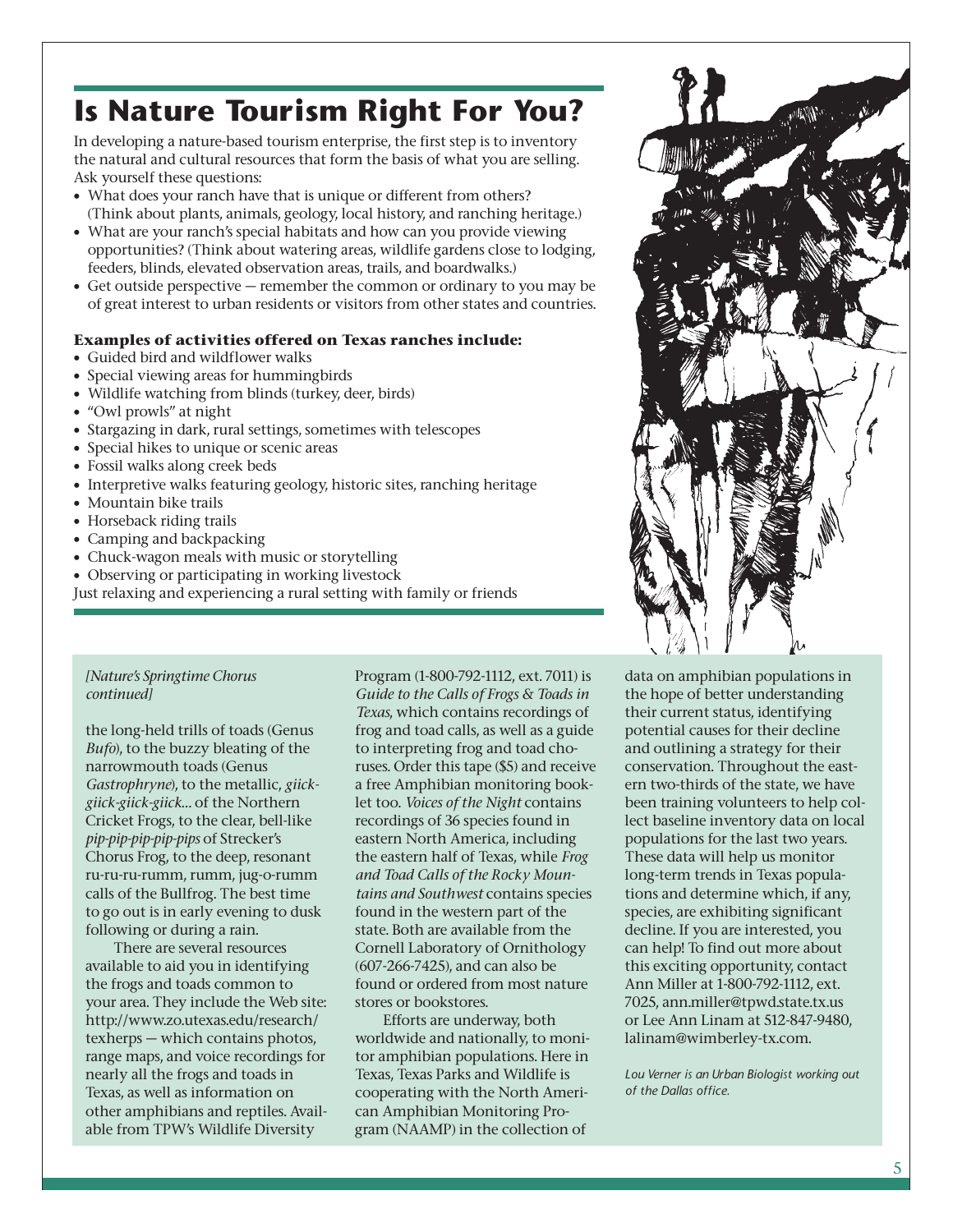### A Team Effort:

### **"Texas Wildscapes" join National Wildlife Federation to Promote Wildlife Habitat Gardening**

### *by Kelly Bender*

In order to spread the message<br>about landscaping for wildlife<br>more effectively throughout<br>Texas, *Texas Wildscapes* is teaming up n order to spread the message about landscaping for wildlife more effectively throughout with National Wildlife Federation's *Backyard Wildlife Habitat Program.* Together, we will actively promote both organizations' programs as well as provide cooperative "Gardening for Wildlife" workshops. A combined official habitat certification option is planned for this spring.

By developing this important partnership, both organizations can strengthen the message of good land stewardship and reach more people throughout the state. "The message of landscaping for wildlife should rise above organizational boundaries," says Mark Klym, Texas Wildscapes Coordinator, "and we are proud to partner with National Wildlife Federation in this important effort."

For more information on National Wildlife *Federation's Backyard Wildlife Habitat Program*, see their web page at http://www.nwf.org/habitats/ index.html or call Alice Martin at 512-476-9805.

For more information on Texas Parks and Wildlife's *Texas Wildscape Program*, see our web page at http://www.tpwd.state.tx.us/nature/ wildscapes/index.htm or call Mark Klym at 512-389-4644.

*Kelly Bender is an Urban Biologist working out of the Austin offices.*



### **Bat Educational Materials Now Available Throughout Texas!**

*by Annika Keeley*

ith 31 bat species Texas is blessed with the highest bat species diversity in the United States. Bracken Cave near San Antonio contains the largest bat colony in the world and the Congress Avenue Bridge in Austin houses the largest urban bat colony in North America. Numerous Mexican free-tailed bat colonies occur in buildings, especially in central Texas. Nevertheless, bats have long been misunderstood and intensely persecuted by the public. They are susceptible to decline and extinction, because they are among the slowest reproducing animals and because some species form large, vulnerable aggregations. Increased conservation efforts are crucial since several species in Texas are in alarming decline.

The basis for all conservation efforts is the appreciation of natural resources, which is generated best through education. In Texas, the presence of large, watchable Mexican free-tailed bat emergences and Austin's special status of the 'Bat Capital of the World' has increased awareness about bats. However, popularity alone does not educate. It does stimulate a desire for facts and knowledge. Teaching kids and adults throughout Texas to understand and value bats as essential allies will contribute immensely to bat conservation.

Texas Parks and Wildlife with assistance from a North American Bat Conservation Partnership/Bat Conservation International Grant, has developed 18 educational bat trunks, giving educators and interpreters throughout Texas access to exciting bat educational materials appropriate for all ages, including adults. Reference materials and thorough instructions allow even educators without previous knowledge of bats to learn about these fascinating creatures and conduct interesting and fun bat programs. Information materials include the book *Bats in Question*, a *Bat House Builder's Handbook*, and *Bat Facts on the Fly*. With a variety of teaching materials, including classroom activities, a slide set, two bat videos, and three bilingual books for kids, bat programs can be adjusted to age, abilities, and previous knowledge of the audience. A hands-on, visual, and experimental approach is possible with the many demonstration materials. A bat detector, a mounted bat, laminated posters, and outlines of the largest and smallest Texas bats are just a few of the fun things in the trunks.

Eighteen trunks are distributed throughout Texas (see below). They can be borrowed for periods of up to four weeks. Contact the caretakers to reserve a trunk for you!

| <b>Location</b>                    | County          | Caretaker             | <b>Phone Number</b> |
|------------------------------------|-----------------|-----------------------|---------------------|
| El Paso                            | El Paso         | Lois Balin            | 915-834-7070        |
| Fort Leaton State Historical Park, |                 |                       |                     |
| Presidio                           | Presidio        | <b>Evie Dorsey</b>    | 915-229-3613        |
| Amistad National Recreation Area,  |                 |                       |                     |
| Del Rio                            | Val Verde       | Annmarie Mikelsky     | 830-775-7491        |
| Alpine                             | <b>Brewster</b> | Mike Hobson           | 915-837-2051        |
| Canyon                             | Randall         | <b>Bob Sullivan</b>   | 806-655-3782        |
| Caprock Canyons State Park         | <b>Briscoe</b>  | Deanna Oberheu        | 806-455-1492        |
| Cedar Hill State Park, Cedar Hill  | <b>Dallas</b>   | Lou Verner            | 972-293-3842        |
| Brownwood                          | <b>Brown</b>    | Steve lester          | 915-643-5977        |
| Comfort                            | Kendall         | Tim Lawyer            | 830-995-4154        |
| Austin                             | Travis          | Kelly Bender          | 512-389-4388        |
| San Antonio                        | Bexar           | <b>Rufus Stephens</b> | 210-348-6350        |
| M.O. Neasloney WMA near Luling     | Gonzales        | leff Bonner           | 830-424-3407        |
| Uvalde                             | Uvalde          | Rick Taylor           | 830-278-9151 x142   |
| Weslaco                            | Hidalgo         | lesus Franco          | 956-447-2664        |
| Sheldon Lake State Park in Houston | <b>Harris</b>   | Diana Foss            | 281-456-7027        |
| Village Creek State Park near      |                 |                       |                     |
| Lumberton                          | Hardin          | Jerry Rashall         | 409-755-7322        |
| Jasper                             | <i>lasper</i>   | Clayton Wolf          | 409-384-6894        |
| Tyler                              | Smith           | Heidi Kryger          | 903-566-1626        |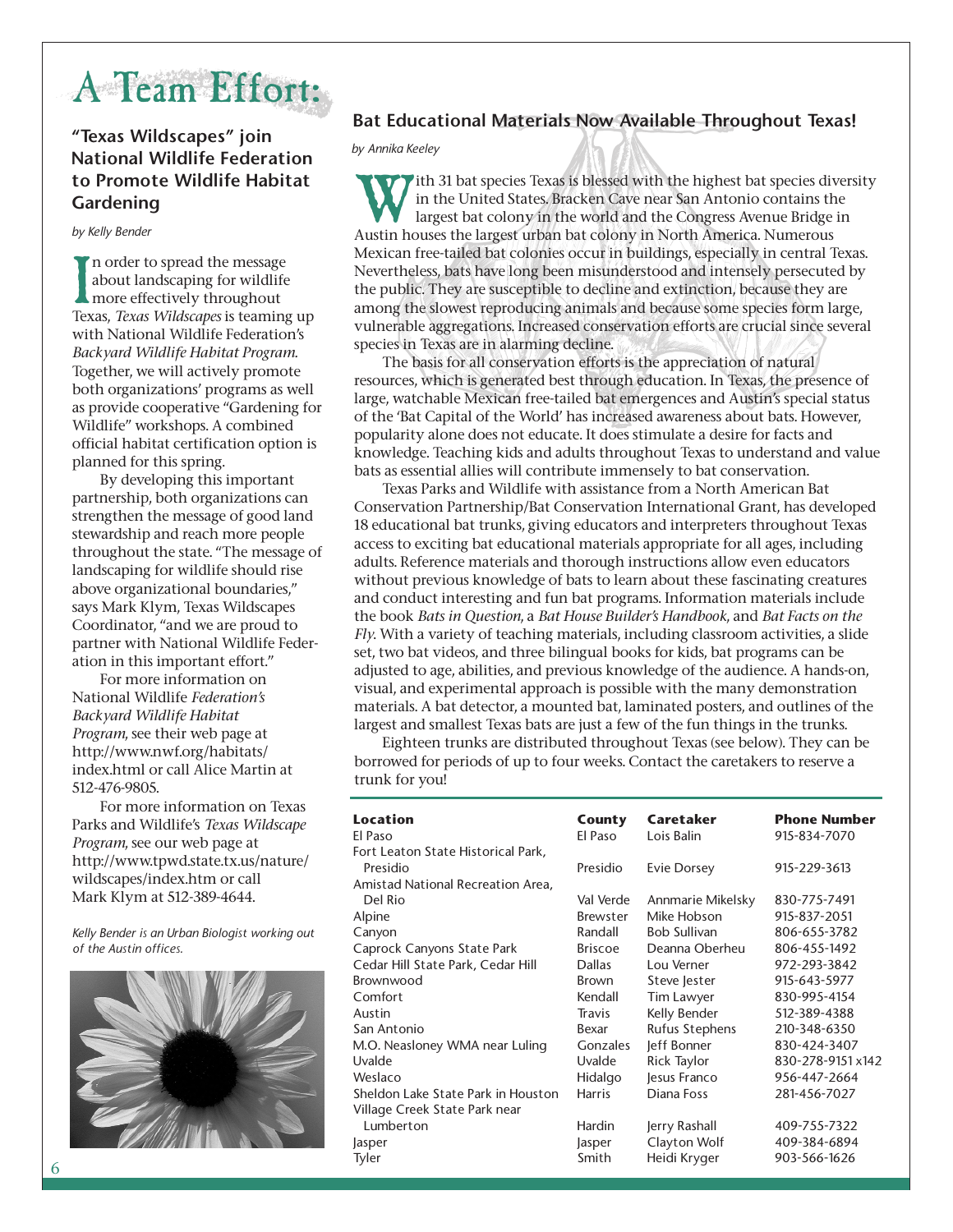## Texas Nature Trackers Update Going Above and Beyond

*by Ann Miller and Lee Ann Linam*

een interest in our loveable state reptile is not only selling license plates, but is leading some Texas Horned Lizard Watch (THLW) volunteers to go that extra mile to help us get the important data we need. **Frank and Marjorie Hoelscher**, 4-year veterans of Texas Horned Lizard Watch, have been managing habitat on their ranch in Pecos and Reeves counties for Texas horned lizards. One of Frank's objectives is to provide food for his "horny toads." Since part of Frank's land is in CRP, he tries to move harvester ant beds from the CRP land into nearby pastureland before he does the required periodic cultivation. By doing this and feeding the harvester ant beds with cracked grain, he has had success in increasing the number of harvester ant beds. We look forward to more data from Frank and Marjorie about their "groundbreaking" methods to increase horned lizard numbers.

**Bette Armstrong** in Eastland County, **Doris Steadman** in Scurry County, and **Barbara Farley** in Mills County have been horned lizard watchers for several years. They published notices in local newspapers and used other venues to advertise Texas Horned Lizard Watch (THLW), greatly increasing the amount of data we have from their counties. **Patrick McAdoo**, a TCU grad, sent in data from all over his community in Gaines County, including sightings from his "golfing buddies." **Linda White** of Taylor County has enlisted fellow Audubon society members to get THLW off the ground in the Abilene area. Thanks to all these folks for going "above and beyond" to help us gather new information about the status of Texas horned lizards! If we keep getting the help of volunteers like these, we can solve the mystery of the disappearance of "horny toads" in many parts of Texas.

For more information about Texas Horned Lizard Watch and other volunteer monitoring projects, request the upcoming edition of "The Texas Nature Tracker."

#### *[Wildflowers of the Deep Sand in the Post Oak Savanna continued]*

Where can you go to see these unique deep sand plants? Roadside wildflower viewing is possible along I-45 between Fairfield and Centerville, on Hwy. 287 between Corsicana and Palestine after you cross the Trinity River heading east, and Hwy. 19 between Athens and Palestine.

If you enjoy getting out for a hike, the Gus Engeling Wildlife Management Area has deep sands as well as other unique habitats such as pitcher plant bogs, fresh water marshes, and bottomland hardwoods. To get to the WMA from Palestine take U.S. Highway 287 northwest 21 miles. From Corsicana take U. S. Highway 287 southeast 38 miles.

*Dana Price is a Botonist. Jason Singhurst is a Landscape Ecologist. Both work out of the Austin offices.*

### **Special Opportunity for Teachers and Students! "Hometown Horned Toads" Essay Contest**

*They are the stuff legends are made of. They've traveled across the country by the boxload to Boy Scout jamborees. Kids have kept them in shoeboxes on the back porch, stuffing them full of big red ants. Purple and white ones adorn TCU football pennants, and one especially famous individual spent three decades in the cornerstone of the Eastland County courthouse! (At least that's the story.)* 

People have always loved telling stories about their beloved horned toads (not a toad or a frog, but a member of the lizard family). Sadly, many of these same Texans have noted that horned lizards have become increasingly rare over the last 30 years. Texas Parks and Wildlife is offering an opportunity to students, grades 4 to 12, to document those stories and find out about historical occurrences of Texas horned lizards in their communities.

The goal of the "Hometown Horned Toads" contest is twofold. First, it will provide Texas Parks and Wildlife with a valuable glimpse into the factors that have impacted this popular reptile. The essays may give us insights that will help us to develop better conservation approaches for the Texas horned lizard. For students, the contest will provide an opportunity to learn research methods, practice writing skills, and discover information about their own communities, its citizens, and its wildlife. Of course there will be some very nice prizes, too!

Students, depending on their grade levels and abilities, can begin conducting interviews of local residents and researching local historical reports such as newspaper articles, crop records, and aerial photographs in the summer and fall of 2001. They will learn about the abundance of Texas horned lizards past and present, habitats used by Texas horned lizards, changes in habitat in the local community over time, and unusual experiences people have had with horned lizards. In counties where Texas horned lizards have declined, the overall goal should be to document when and perhaps why Texas horned lizards disappeared.

Prizes will be awarded based on a combination of several criteria, including thoroughness of investigation, number of people interviewed, number of local written sources accessed, and quality of presentation. Deadline for submission is March 1, 2002. Winners will be announced and prizes awarded by May 1, 2002. For more information about this contest, contact Lee Ann Linam 512-847-9480 or lalinam@wimberley-tx.com or Ann Miller 1-800-792-1112 or ann.miller@tpwd.state.tx.us.

*Ann Miller is Texas Nature Trackers Volunteer Coordinator while Lee Ann Linam is a Project Biologist with Texas Nature Trackers. Both work out of the Austin office.*